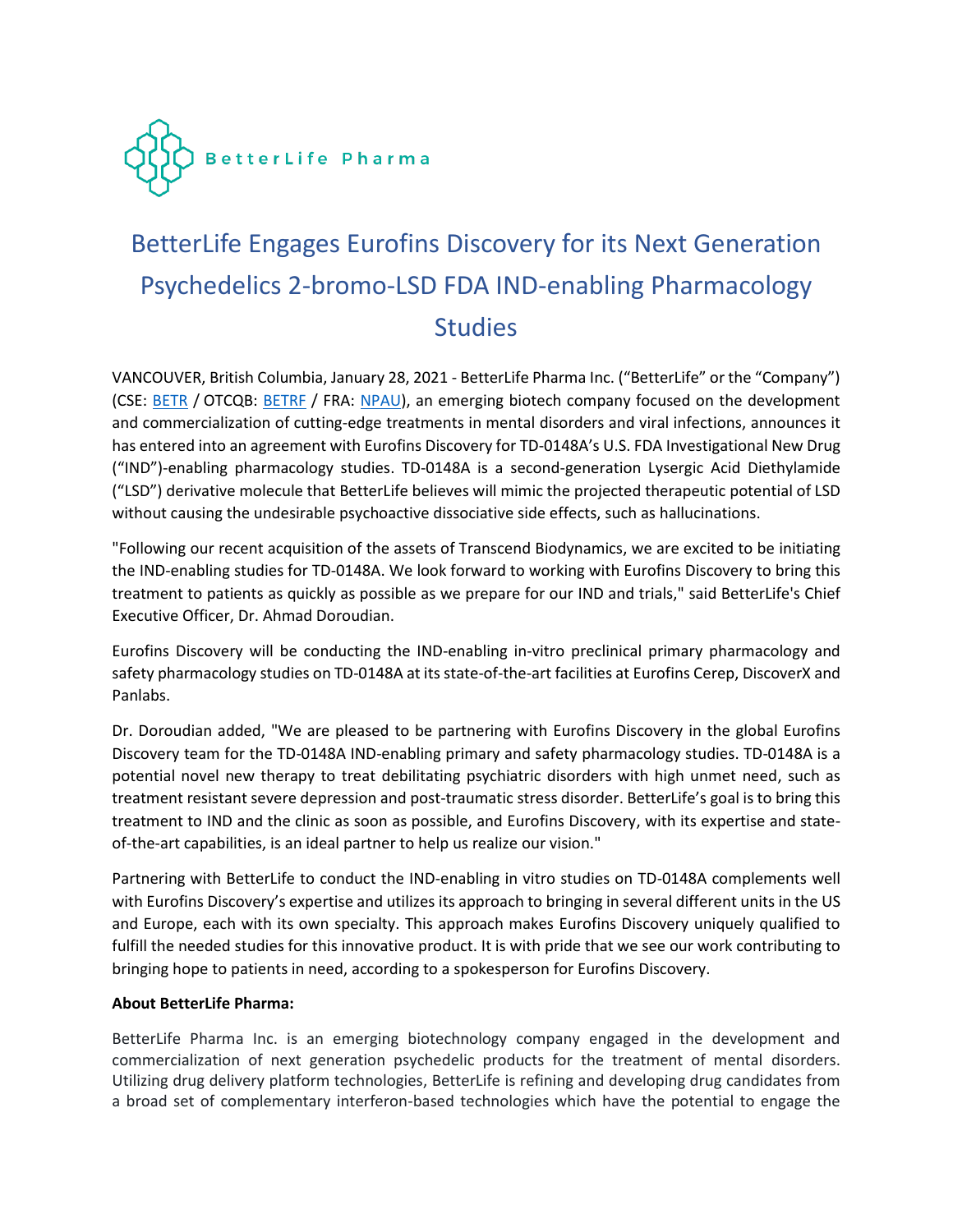immune system to fight virus infections, such as the coronavirus disease (COVID-19) and human papillomavirus.

For further information please visit [www.abetterlifepharma.com.](file:///C:/Users/andre/AppData/Local/Temp/www.abetterlifepharma.com)

## **About Eurofins Discovery:**

Eurofins Discovery, a business operating under the Eurofins BioPharma Services division, has supported drug discovery research for over 40 years. Eurofins is recognized as the industry leader for providing drug discovery researchers the largest and most diverse portfolio of standard and custom in-vitro safety and pharmacology assays and panels for drug screening and profiling. In addition to in-vitro safety pharmacology strengths, Eurofins Discovery also offer a broad portfolio of over 3500 drug discovery services and 1800 products. These include in-vitro assays, cell-based phenotypic assays, safety pharmacology and efficacy, ADME toxicology, medicinal chemistry design, synthetic chemistry, and custom proteins and assay development capabilities. Eurofins Discovery supports a variety of drug discovery targets such as GPCRs, Kinases, Ion Channels, Nuclear Hormone Receptors and other proteins and enzymes. The Eurofins Discovery capabilities, expertise, knowledge and skill sets enable it to provide clients the benefit of being able to work with a single outsourcing provider for all their drug discovery programs.

For more information, please visit[: https://www.eurofinsdiscoveryservices.com/](https://www.eurofinsdiscoveryservices.com/)

## **Contact**

### **BetterLife Pharma:**

**Ahmad Doroudian**, Chief Executive Officer Email: [Ahmad.Doroudian@blifepharma.com](mailto:ahmad.doroudian@blifepharma.com) Phone: 604-221-0595

### **Eurofins Discovery:**

**Wendy Parenteau,** Director Marketing Communications Email: WendyParenteau@EurofinsUS.com

### **Cautionary Note Regarding Forward-Looking Statements**

No securities exchange has reviewed nor accepts responsibility for the adequacy or accuracy of the content of this news release. This news release contains forward-looking statements relating to product development, licensing, commercialization and regulatory compliance issues and other statements that are not historical facts. Forward-looking statements are often identified by terms such as "will", "may", "should", "anticipate", "expects" and similar expressions. All statements other than statements of historical fact, included in this release are forward-looking statements that involve risks and uncertainties. There can be no assurance that such statements will prove to be accurate and actual results and future events could differ materially from those anticipated in such statements. Important factors that could